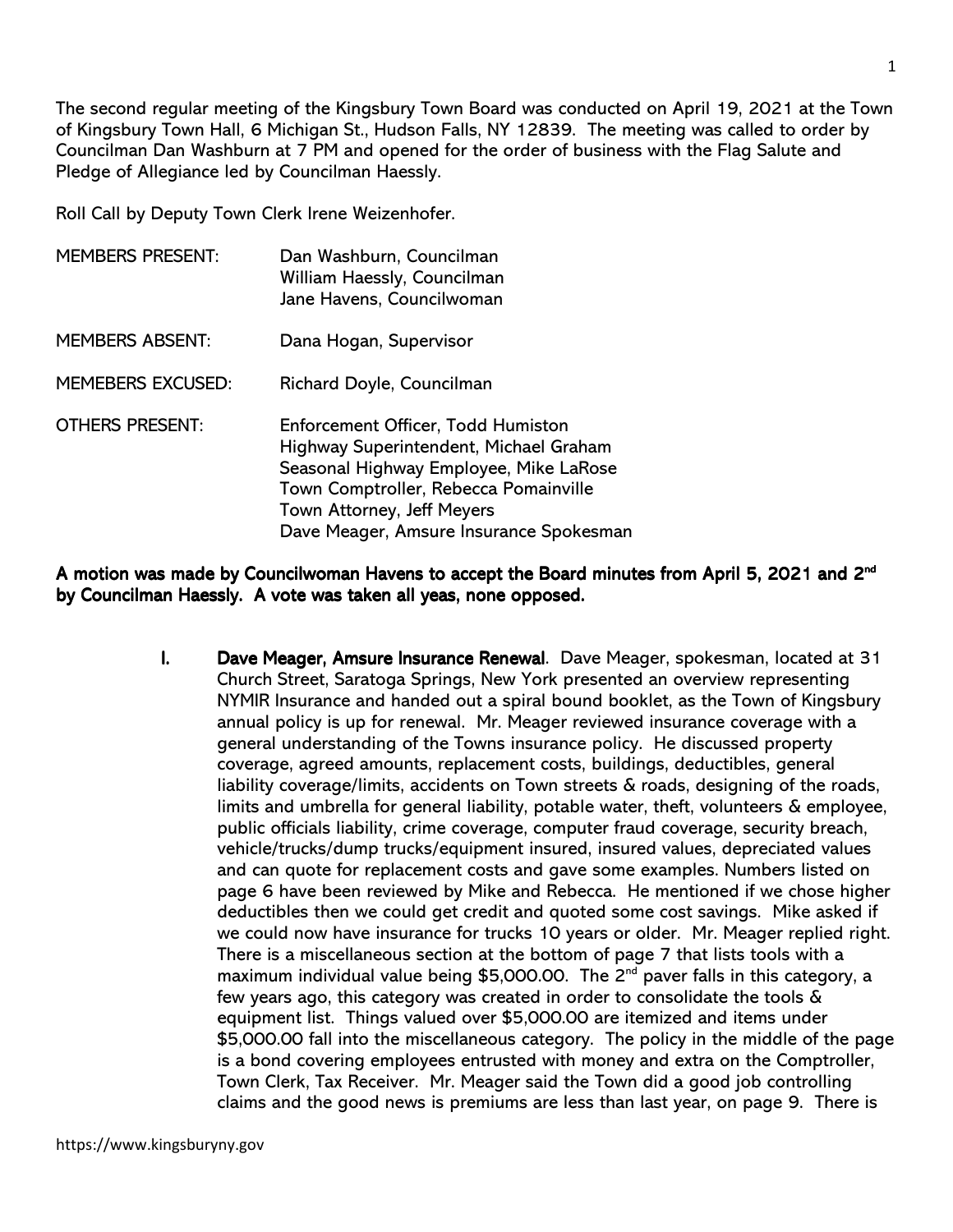one pending claim now that Mr. Meager has talked with Town Attorney, Jeff Meyer, about. This is the last year you will get a Capital payment back. Councilman Haessly questioned when premiums are due. Mr. Meager responded the policy started April 5, 2021. when the Board was scheduled to meet but was postponed until today. Rebecca Pomainville added we can add extra premium for the dump truck later. Town Comptroller Rebecca Pomainville would reply, after review.

Councilwoman Havens made a motion to accept the insurance proposal as presented and Councilman Haessly 2<sup>nd</sup> with further discussion/research. A vote was taken all in favor, none opposed.

> II. Councilman Washburn opened the meeting for Public Hearing for the Town of Kingsbury Fee Structure. Councilman Washburn asked if there were any public comments and there was no reply. Councilman Washburn closed the Public Hearing at 7:17 PM.

Todd Humiston mentioned exception for non-profit was not on the fee schedule and a couple of Board members wanted consideration for that. Town Attorney Jeff Meyer asked about nonprofit policy exemptions, gave examples. There was a group discussion regarding the descriptions/purposes possible for nonprofit determination. Town Attorney Jeff Meyer added we can set the fee schedule as is and we can come back later at a Board meeting to revisit/amend and make a motion to the fee schedule deeming what is appropriate for nonprofit clarity.

Councilwoman Havens made a motion to accept the fee schedule as presented and also increasing Planning/Zoning applications fees from \$200.00 to \$250.00 to cover sign costs and the copy fees from .25 to .50 and Councilman Haessly 2nd the motion. A vote was taken all yeas, none opposed.

> III. Councilwoman Havens read the Town of Kingsbury Municipal Resolution and signed by Irene Weizenhofer Deputy Town Clerk dated April 19, 2021and emailed to Councilwoman Havens.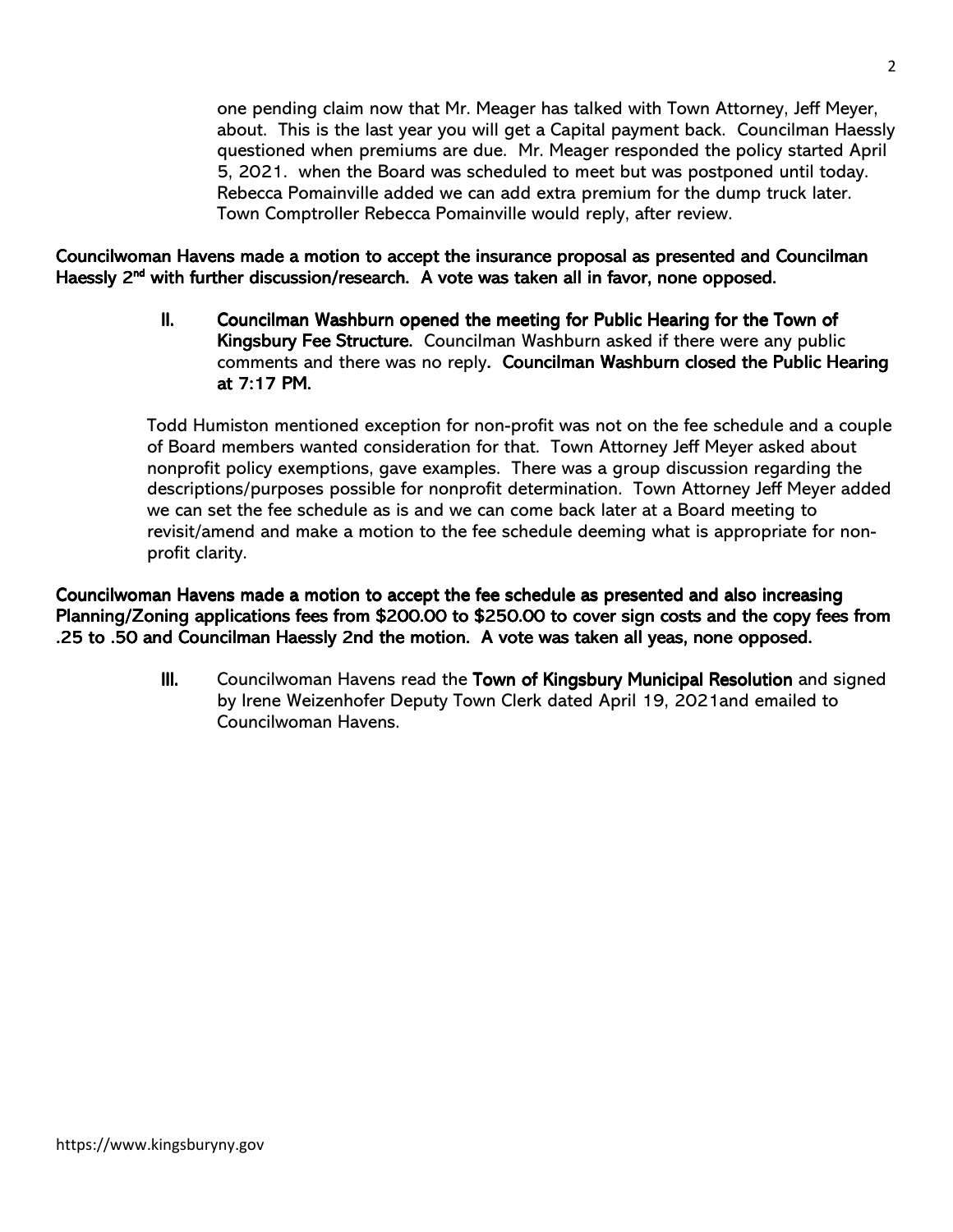#### Town of Kingsbury Municipal Resolution

WHEREAS, the Town of Kingsbury has a Comprehensive Plan that was last updated in 1973, and

WHEREAS, it is recommended that Comprehensive Plans, in general, be updated at least every 10 years, and

WHEREAS, the Town of Kingsbury recognizes the strong need of the community to update its Comprehensive Plan, and

WHEREAS, the Town of Kingsbury has identified the Hudson River Valley Greenway Planning Grant Program to assist with funding the development of an update of the Town's Comprehensive Plan, and

WHEREAS, the Town of Kingsbury is a Greenway Community and seeks to apply to the Hudson River Valley Greenway for a grant under the Hudson River Valley Greenway Planning Grant Program for a project entitled "Town of Kingsbury Comprehensive Plan Update" to be located in the Town of Kingsbury.

NOW, THEREFORE, be it resolved that the governing board of the Town of Kingsbury hereby does approve and endorse the application for a grant under the Hudson River Valley Greenway Planning Grant Program, for a project known as the 'Town of Kingsbury Comprehensive Plan Update" and located within this community.

 $A\beta$ (1)  $1/9$ ,  $202/$  Date of Adoption Irene Weizenhofer Name of Municipal Clerk Deputy Town elerk Irene Weighbauer Signature

Councilwoman Havens made a motion to accept this Municipal Resolution and Councilman Haessly 2nd the motion. A vote was taken all yeas, none opposed.

Councilwoman Havens made a motion to sign this Municipal Resolution non cost contract with Laberge after review by the Attorney and Councilman Haessly 2nd the motion. A vote was taken all in favor, none opposed.

> IV. Renewal of Dental Insurance. Town Comptroller Rebecca Pomainville spoke and said we just need to renew our plan, with no effect to premiums once members of the Board are dropped in October.

### Councilman Haessly made a motion to renew the Dental Insurance Policy at the current rate as stated per our Comptroller and Councilwoman Havens 2<sup>nd</sup>. A vote was taken and all in favor, none opposed.

- V. Payroll Update. Town Comptroller Rebecca Pomainville spoke and is trying to figure out what caused the payroll problem year to date. There is a backup made for every payroll and that was used to reset data to the proper amount, it was a quick fix again. The issue/problem cannot be pinpointed, it is likely a quarter end processing issue. Written procedures were provided that were tremendously helpful. Our software program KVS has launched a web-based program and we are awaiting price quotes.
- VI. Resolution for EBO (Equal Business Opportunity). Town Comptroller Rebecca Pomainville spoke and said someone needs to have an EBO login for EEO with MBE compliance with respect to the Burgoyne Avenue Waterline Extension grant. She has prepared a resolution which must accompany the application for the Town of Kingsbury Municipality in order to obtain password access.

https://www.kingsburyny.gov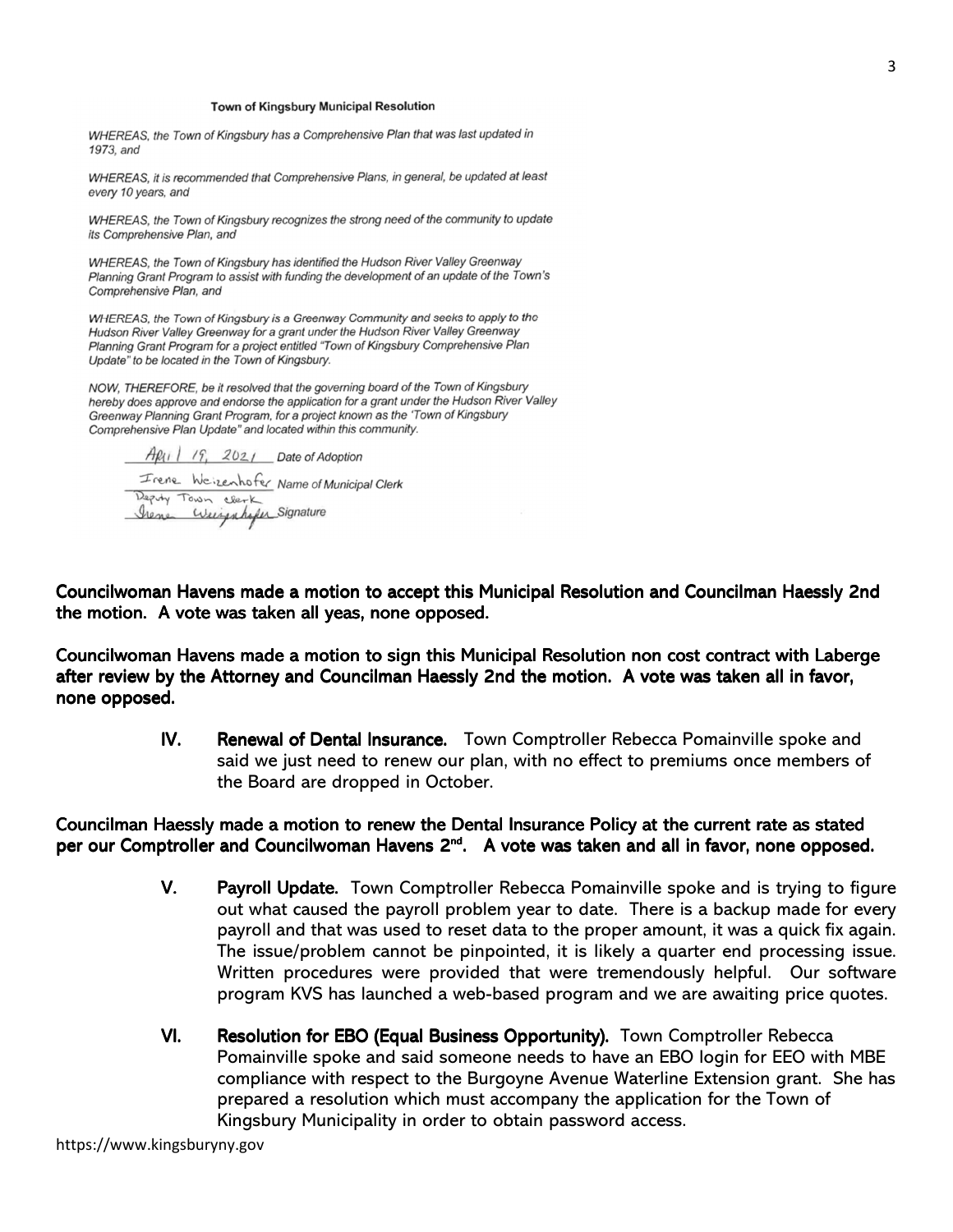WHEREAS: Town of Kingsbury (TOWN) has been awarded a NYS DOT grant for the extension of the waterline on Burgoyne Avenue; and

WHEREAS: Town must comply with the EEO M/WBE and SDVOB requirements for construction contracts; and

WHEREAS: Town must designate a Responsible Local Official (RLO) authorized to use the Equitable Business Opportunity System (EBO system); therefore, be it

RESOLVED: That the Town Board names the Town Comptroller, Rebecca Pomainville, the EBO system RLO.

Councilman Haessly made a motion authorizing permission to the Town Comptroller Rebecca Pomainville as our responsible primary official login holder to obtain a login to State of New York for an EBO password to meet our requirements and Councilwoman Havens 2<sup>nd</sup>. A vote was taken, all yeas, none opposed.

VII. KSPE Engineering Contracts for Waterline Inspection. Councilman Washburn said we have 2 contracts that need to be authorized for the grant to extend the waterline. The first contract needs to be signed for the initial project for a total of \$16,480.00. There was a short group conversation about the contract and why the choice was made with whom it was made.

# Councilwoman Havens made a motion to accept the contract and Councilman Haessly  $2^{nd}$ . A vote was taken. All yeas, none opposed.

Councilman Washburn announced the second contract is necessary because the D.O.H. determined the water/sewer lines were too close based on the plan provided to the architect. D.O.H. is saying we have to change/redesign the 2010 drawings in order to meet the specs. That is why we are at this change order. Highway Superintendent explained D.O.H. (Department of Health) wanted more separated water/sewer lines. The drawings will have to be reengineered. Councilman Haessly mentioned he has drawings from a year ago showing water/sewer lines. Councilman Washburn explained the documents we had from 2010 were used for the original bid. There was a discussion regarding design work and what would be presented in a second contract presentation. Councilman Haessly suggested they complete the work that was first bid on and contracted, then add on. Councilman Washburn replied they cannot proceed due to the drawings we gave to KSPE. Our drawings indicate something that the D.O.H. will not grant. Town Attorney Jeff Meyer added the 2010 drawings predated the sewer lines. As things progressed it was revealed that you cannot have a water line without a water district. In order to put the water line in the ground we need to form a district. Sewer/water boundaries/separations are not there. At the time when this was sent out to bid a lot of this information was unknown or discovered. The waterline money is available now, thanks to Jim Chase Water Superintendent, so we need to move now, we had no idea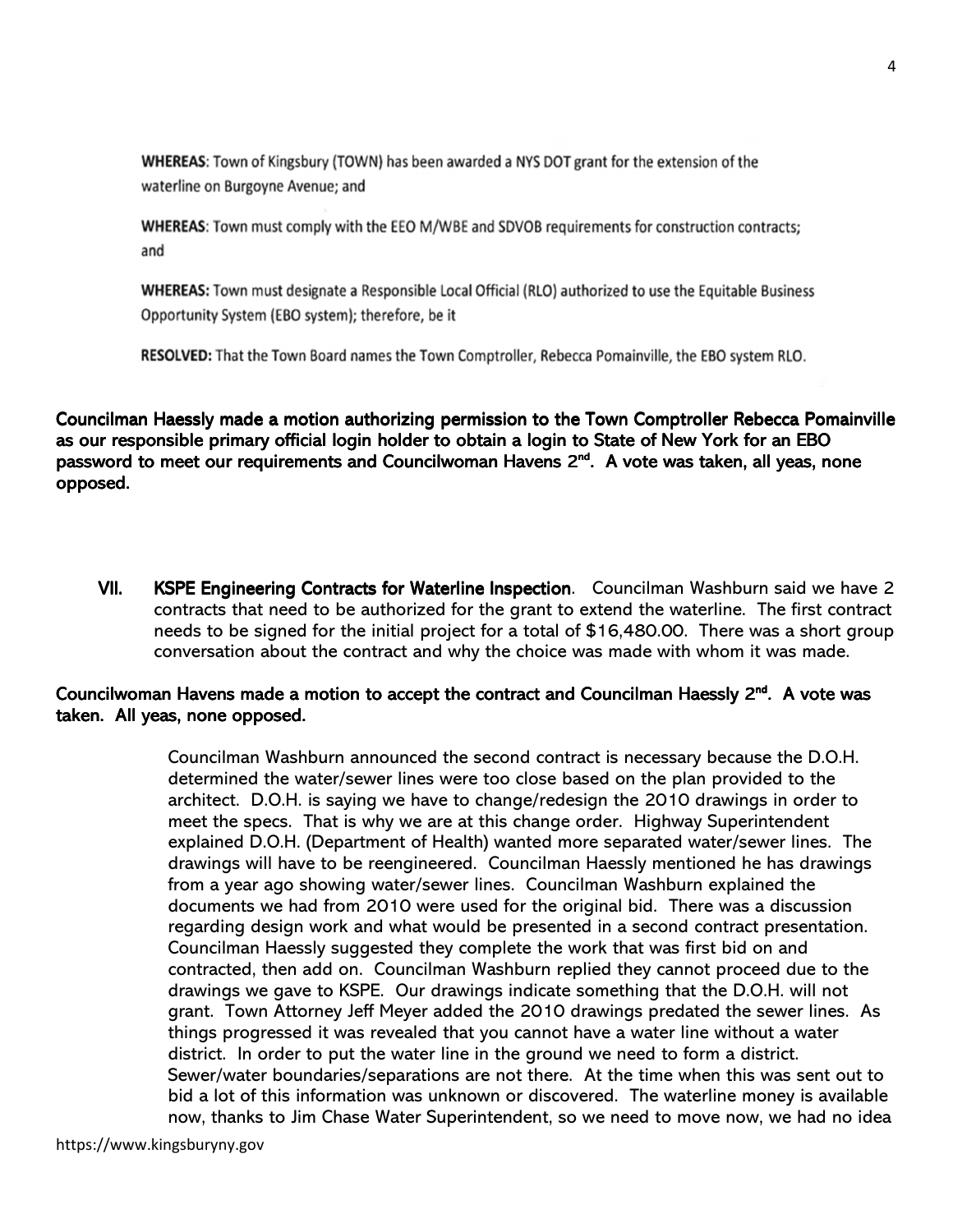this was imminent. There was a conversation regarding the timeline and delaying this contract until next Board meeting, but it was unknown timewise and agreed we could possibly put the grant in jeopardy. It was mentioned the job has to get to the surveyor. Councilman Haessly reviewed the project timeline and said we should be underway by now and cannot see 2 weeks making much difference. Councilwoman Havens concern was she did not want to lose any time in lieu of the grant. Councilman Washburn commented this is a projected schedule, as on all projects we do. When you run into issues that why we have change orders. There was a conversation about an expiration date on the grant money and a loss in the past on grant money. There was a short conversation agreeing we are stalled now without forming a district or without new plans as there are no contract documents. There was another conversation about all correspondance should be written not verbal. All verbal billable direction has to be approved in writing and not with just one person, change orders must be in writing and approved by the Town representative.

## Councilman Havens made a motion to accept the 2<sup>nd</sup> contract not to exceed \$23,610.00 and Councilman Haessly 2<sup>nd</sup>. A vote taken, all yeas, none opposed.

VIII. Agreement to Spend Highway Funds. Highway Superintendent Mike Graham spoke and outlined this year's annual agreement to spend highway funds. General repairs and capital improvements of specific roads/drives. The estimate cost is \$275,000.00, everything is in the budget we just need it signed and filed with the clerk.

### Councilman Haessly made a motion to agree to spend highway funds in the budget and Councilwoman Jane Havens  $2^{nd}$ . A vote was taken all in favor, none opposed.

IX. Legal Update. Town Attorney Jeff Meyer had no legal updates to report for the public meeting. Jeff Meyer announced as the board is aware the Town is served with papers relative to Geer Road Solar 1, 2, 3 and he would be representing/defending the Town regardless of insurance coverage or not. There may be insurance coverage, it was submitted to the insurance company.

Reports: Deputy Town Clerk Irene Weizenhofer reported on computer status. Her printer was down a couple of days and had to have Rick from Express Computers fix. He said with shutdowns or power hits can cause glitches and cause internal parameters to change. Fixed now, just takes time. We are up and working now. Cindy's computer still freezes. My laptop is slow and according to BAS my computer is a slave off of the counter computer and must reach out via internet to communicate. My laptop has a 1.3 CPU, and the counter has a 3.0 CPU hence it is slow speed. The internet speed we now have should be sufficient according to Rick. However, BAS told us the counter tower needs an upgrade as well as Cindy's tower, but we realize we have budget issues.

There was a group conversation discussing prices, needs, laptop/desktop, computer crash, loss of documents, processors, future network needs or server, backups, one drive, Microsoft licenses, component replacements that have been done, speed of laptop mirrors off counter computer and according to BAS this is the way it must be even though we are paying for 2 licenses. A solution was suggested to downsize to just 2 computers rather than 3. It was decided to table for tonight as it is not in the budget and will be brought up at another board meeting to upgrade our system/computers.

Code Enforcement Officer Todd Humiston spoke and advised that they are going to start sending out notices for fire inspections so we can start scheduling. Ross is caught up on building inspections.